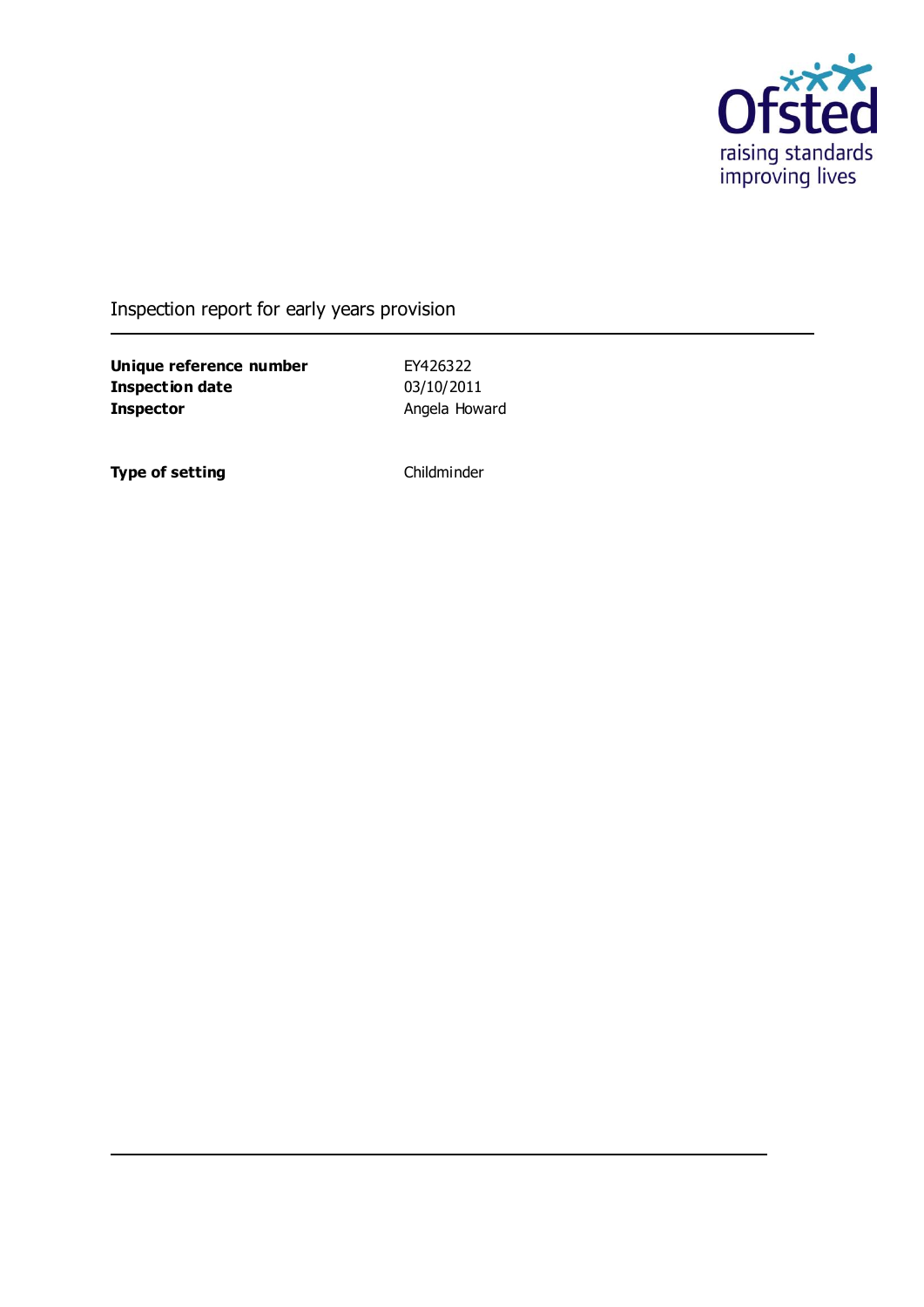The Office for Standards in Education, Children's Services and Skills (Ofsted) regulates and inspects to achieve excellence in the care of children and young people, and in education and skills for learners of all ages. It regulates and inspects childcare and children's social care, and inspects the Children and Family Court Advisory Support Service (Cafcass), schools, colleges, initial teacher training, work-based learning and skills training, adult and community learning, and education and training in prisons and other secure establishments. It assesses council children's services, and inspects services for looked after children, safeguarding and child protection.

If you would like a copy of this document in a different format, such as large print or Braille, please telephone 0300 123 1231, or email enquiries@ofsted.gov.uk.

You may copy all or parts of this document for non-commercial educational purposes, as long as you give details of the source and date of publication and do not alter the information in any way.

T: 0300 123 1231 Textphone: 0161 618 8524 E: enquiries@ofsted.gov.uk W: [www.ofsted.gov.uk](http://www.ofsted.gov.uk/)

© Crown copyright 2011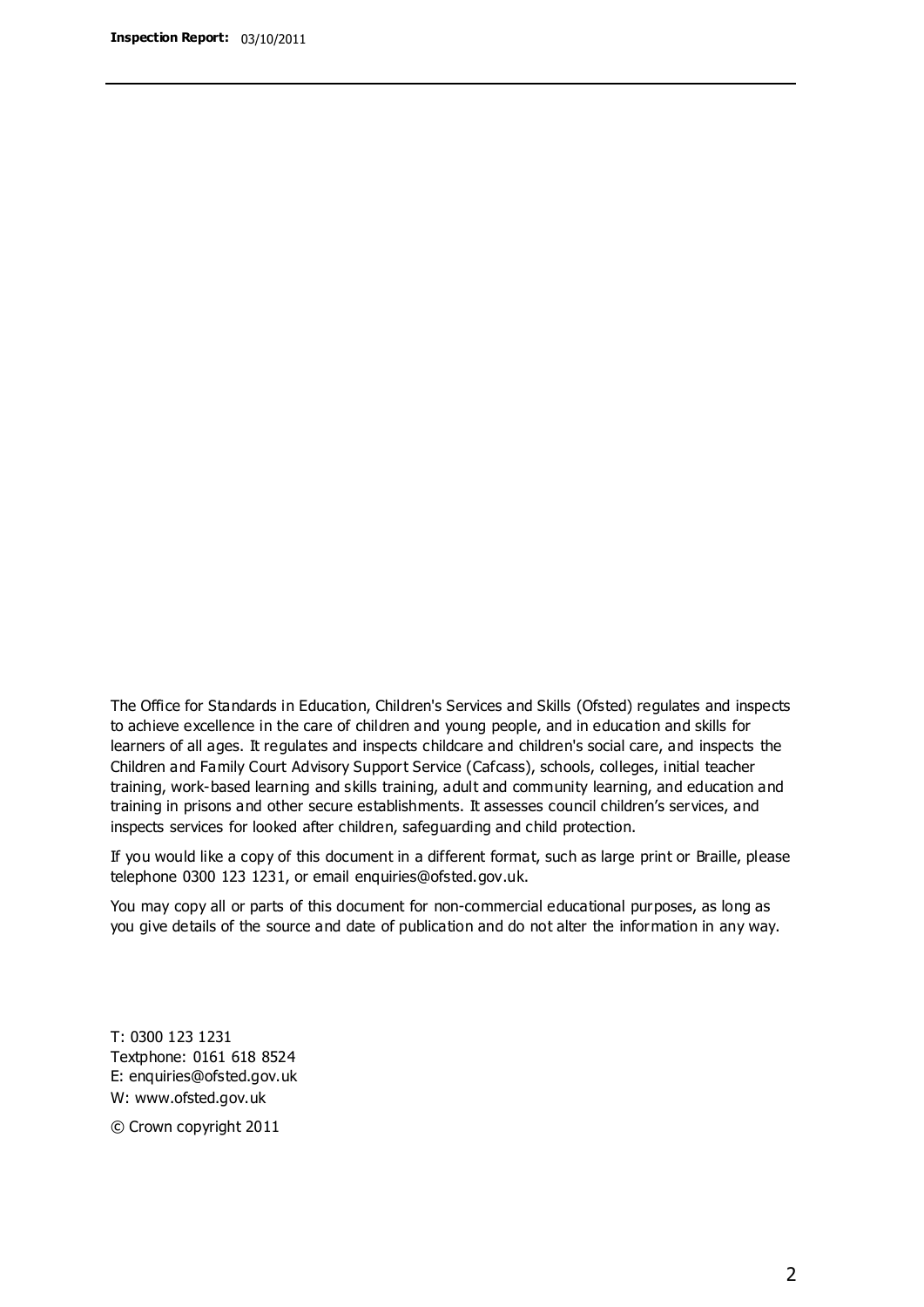## **Introduction**

This inspection was carried out by Ofsted under Sections 49 and 50 of the Childcare Act 2006 on the quality and standards of the registered early years provision. 'Early years provision' refers to provision regulated by Ofsted for children from birth to 31 August following their fifth birthday (the early years age group). The registered person must ensure that this provision complies with the statutory framework for children's learning, development and welfare, known as the *Early* Years Foundation Stage.

The provider must provide a copy of this report to all parents with children at the setting where reasonably practicable. The provider must provide a copy of the report to any other person who asks for one, but may charge a fee for this service (The Childcare (Inspection) Regulations 2008 regulations 9 and 10).

The setting also makes provision for children older than the early years age group which is registered on the voluntary and/or compulsory part(s) of the Childcare Register. This report does not include an evaluation of that provision, but a comment about compliance with the requirements of the Childcare Register is included in Annex B.

Please see our website for more information about each childcare provider. We publish inspection reports, conditions of registration and details of complaints we receive where we or the provider take action to meet the requirements of registration.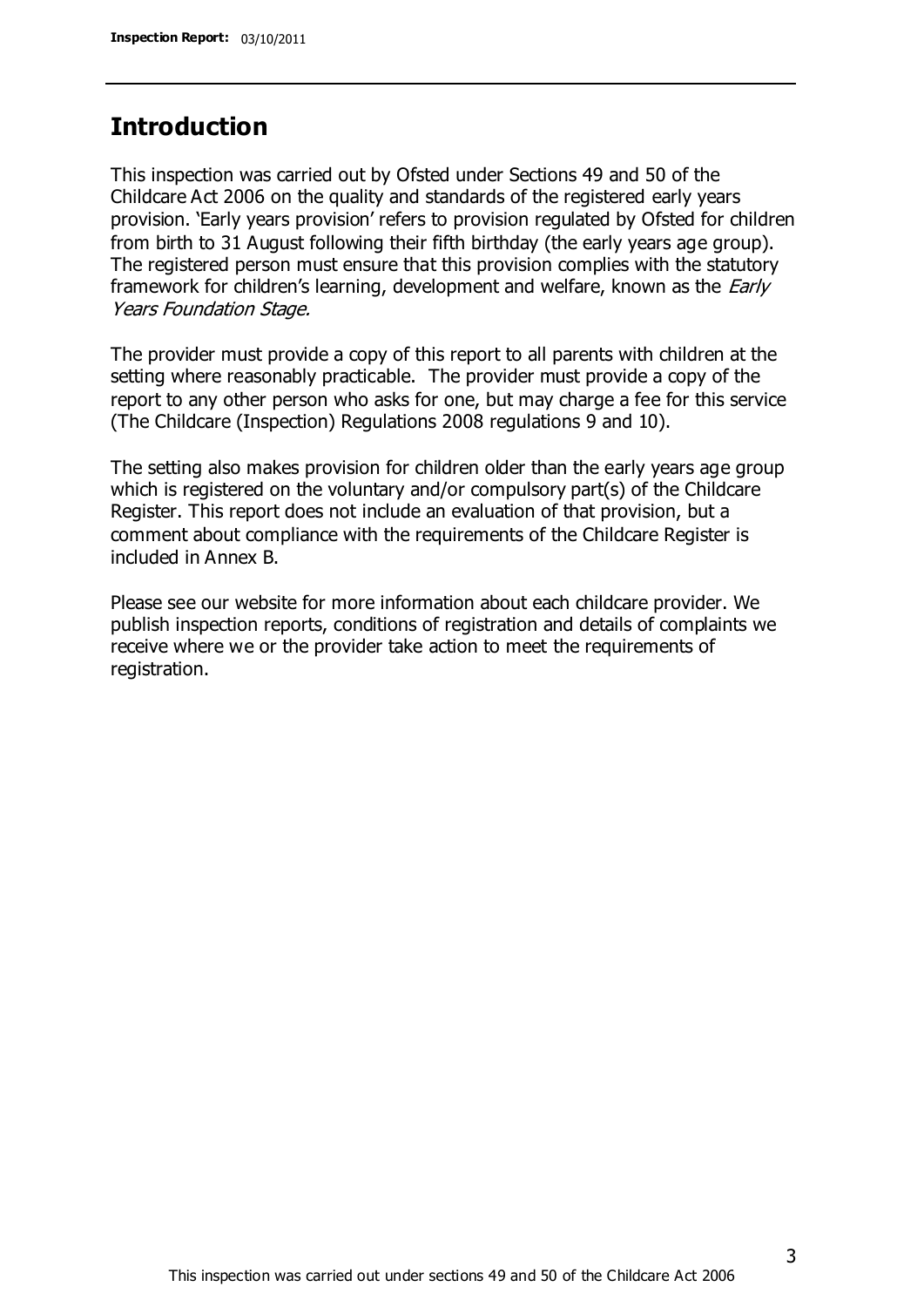## **Description of the childminding**

The childminder was registered in 2011. She lives with her partner and child aged four years. They live in Barnsley on the outskirts of the town centre, close to shops, parks, schools and public transport links. The whole of the ground floor, plus toilet facilities on the first floor of the childminder's home is used for childminding. There is a fully enclosed play area available for outdoor play. Care is offered Monday to Saturday all year round. The family has two rabbits.

The childminder is registered to care for a maximum of five children at any one time and is currently minding three children in the early years age range. She also offers care to two children aged over five years to 11 years. This provision is registered by Ofsted on the Early Years Register and the compulsory and voluntary parts of the Childcare Register. The childminder is a member of the National Childminding Association.

## **The overall effectiveness of the early years provision**

Overall the quality of the provision is good.

A very positive inclusive approach ensures that the learning environment and resources provide imaginative challenge to stretch each child's learning, play and exploration. Children are at the heart of all that happens at the setting. Planning for improvement is effective in enhancing the outcomes for children and the strong commitment to continual professional development strengthens this process. However, the childminder has yet to develop the use of self-evaluation documentation to support this process.

# **What steps need to be taken to improve provision further?**

To further improve the early years provision the registered person should:

- develop further the use of self-evaluation to show how the impact of the practice is analysed and evaluated
- make more effective use of the outdoors to explore the six areas of learning to extend children's own play and learning.

# **The effectiveness of leadership and management of the early years provision**

The childminder has thorough knowledge of the detailed and well-written policies and procedures to safeguard and protect children from harm. A systematic approach to safeguarding protects the children and reassures parents. The childminder recognises that this is her first priority and is aware of the possible signs of abuse and the appropriate procedures to follow. The childminder ensures all members of her household are suitably checked and ensures that details of any visitors are rigorously recorded. The robust system for risk assessment ensures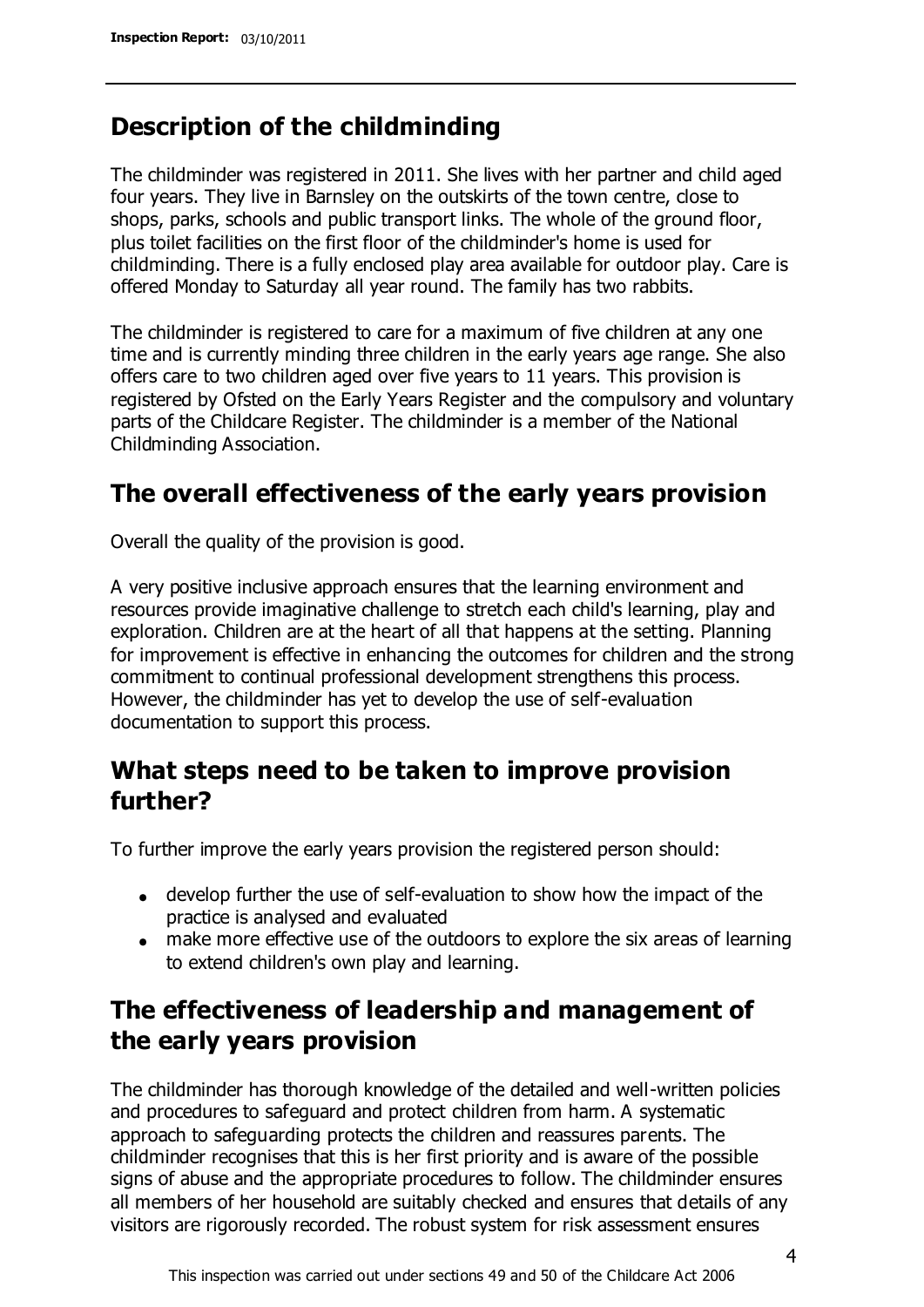areas accessed by the children are checked prior to their arrival each day. Children clearly benefit and thrive as a result of the safe and secure setting they are in. Documentation is exceptionally well written and thoroughly organised, presented very professionally and implemented rigorously. The abundance of good quality resources are effectively used, are stimulating, rotated regularly and are very well presented to the children. The childminder's knowledge about children's individual needs is very good and her focused approach means that children who need additional supervision and support are always fully included in all activities and experiences. She has extensive experience in working with children with special educational needs and/or learning difficulties and is specially trained in some intervention care required for medical reasons. The childminder knows the children in her care very well and can address any particular need to ensure that children have fun, participate fully and develop independence alongside their peers. Overall, a very inclusive and welcoming service is provided.

Partnership with parents is good as the childminder discusses every aspect of their child's learning and development with them. Exchange of information is clearly two-way and ongoing. As a result, parents feel they do have a voice and play a vital role in their children's care and development, and that their views are important. The childminder keeps parents fully informed, for example, through daily conversations, children's journals and comprehensive daily care diaries. The childminder demonstrates a very strong commitment towards working in partnership with other providers and professionals. She has some very positive links in place to share information and invites other professionals into her setting to help promote children's welfare, such as health care workers. The childminder is ambitious and highly motivated to drive improvement, which ensures positive outcomes for children. She demonstrates her commitment to ongoing improvement through her thorough implementation of the Early Years Foundation Stage. However, her records to verify self-evaluation are very much in their infancy. Therefore, she can not yet clearly show how she will analyse any improvements and evaluate the impact of her practice.

# **The quality and standards of the early years provision and outcomes for children**

Children are very well-engaged in a range of play activities suitable for their age and stage of development. The needs of babies and older children are met very effectively alongside each other, with lovely interaction from the childminder to develop their learning at every opportunity. Babies enjoy watching older children roll the ball across the floor and show immense concentration as they try to make the animals pop out of a problem-solving toy. Children are making good progress in communication and language. They take part confidently in action songs, freely select story books and are encouraged to use Makaton as a means of communication. They have made books 'all about me' and regularly talk about feelings using flash cards to describe how they are feeling when they are looking at the picture. The music and songs played in background encourage children to join in singing spontaneously and with gusto to favourite songs. The babies show glee as they hear certain music when they are outdoors. Older children use mathematical language spontaneously as they put on shoes and count conkers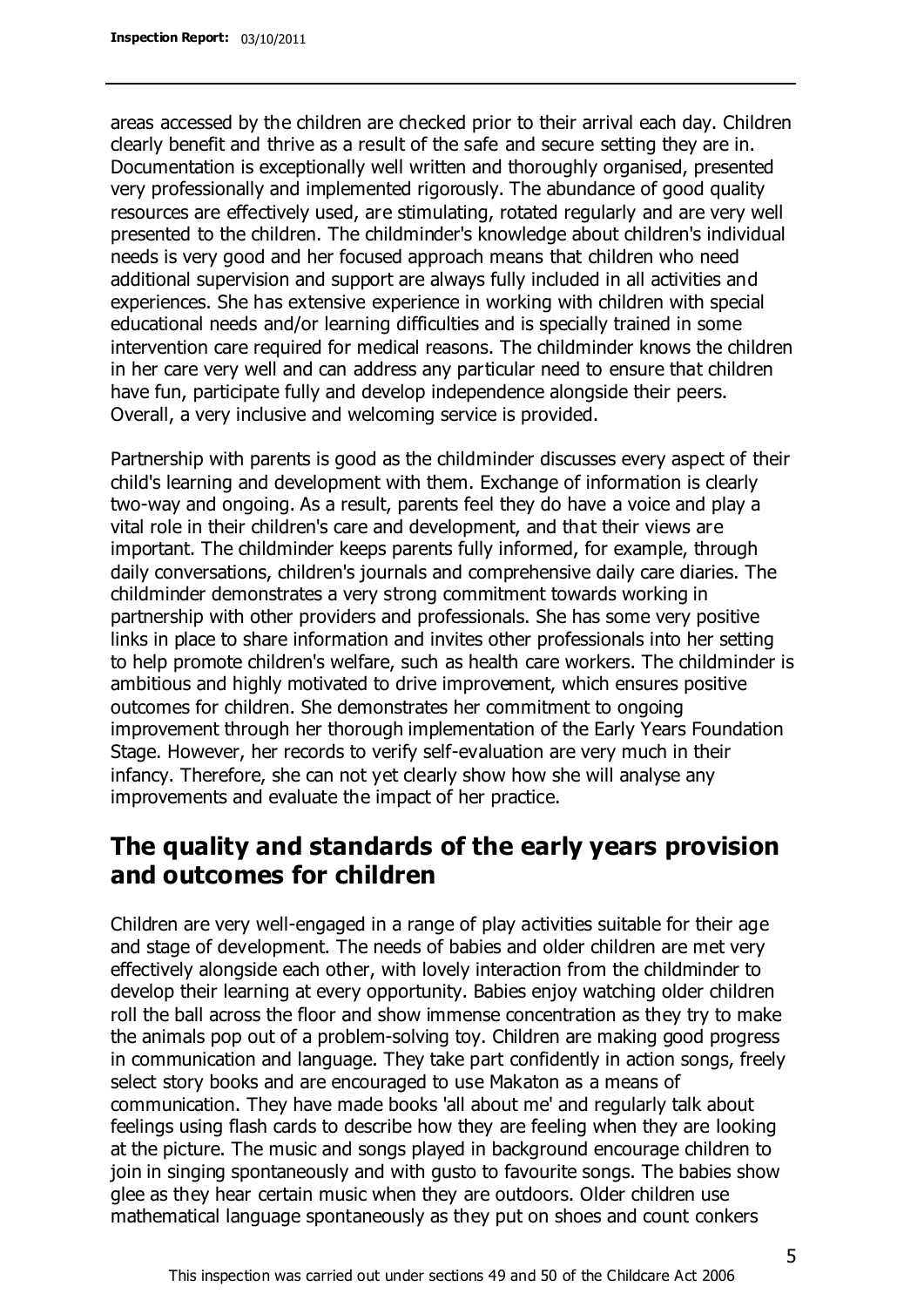they have placed in the play dough to make a face. Children use buckets skilfully to transport compost from one place to another. They sort the plant pots into a line and compare the amount in each bucket 'that has lots', 'that is empty' and 'now I have more in it'. Babies study the colourful shapes and toys with lights that flash. The childminder introduces simple primary colours as she talks to them. There is an abundance of equipment available for introducing the exploration of shapes and putting together jigsaws in readiness for babies' next stage of development. Children enjoy the craft activities on offer and make a face, a collage of likes and dislikes and, when cooking, learn about tastes and textures. The childminder listens carefully to what children have to say and values what they are saying. She uses lots of praise which promotes children's self-esteem and confidence. The children feel secure and follow their interests with persistence, participating enthusiastically. This results in children being engaged in purposeful play, which helps to develop strong skills for future learning. Children's starting points and next steps are fully understood by the childminder so they are making good progress in their learning. Tracking of children's progress is developing through observation and good, clear assessments, photographs and examples of their work. Planning documents successfully identify clear learning intentions. These are then used purposefully to challenge children's learning and are enabling them to reach their full potential.

Children learn effectively how to keep themselves safe and healthy. They learn why they must wash hands and take shoes off when they come indoors. Children demonstrate a good awareness of possible dangers and hazards as they roll the ball indoors to the childminder and baby. She encourages them to think about how to keep the baby safe by considering the outcomes of their actions if they threw the ball high or too hard. Therefore, sensitive reminders about rules help children to begin to take responsibility for keeping themselves and others safe. They enjoy a good balance between the freedom to explore and the childminder setting safe limits. Children are encouraged to learn about healthy lifestyles as they learn about the importance of healthy eating and the need to take part in physical play on a daily basis. Children enjoy the nutritious well-balanced range of snacks and meals offered appropriate to their individual dietary needs. They take part in a good range of outdoor activities, which contribute effectively to their overall good health. For example, they play daily in the garden with water, sand and compost with stones. They go for walks in the community and go to the park to use large equipment, developing good physical skills and confidence as they play. However, the outdoor play, although often exciting, does not always equal that of the provision inside. The children are beginning to make a positive contribution as they learn how to behave well, respect each other and the adults who care for them. They show they understand right from wrong even at an early age, and they are taught good manners. Children are active, competent learners who are well equipped with the early skills that prepare them for future learning.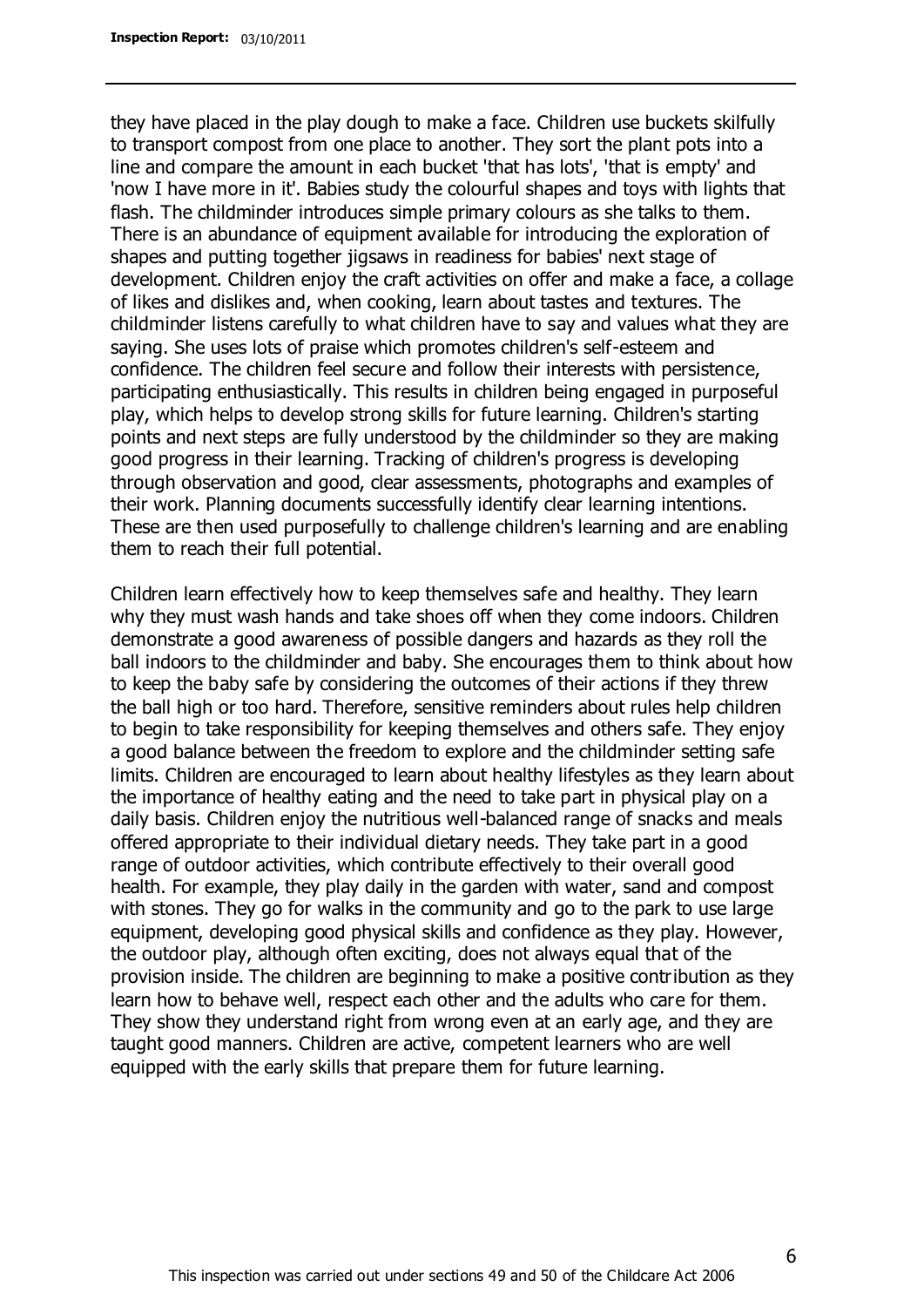# **Annex A: record of inspection judgements**

#### **The key inspection judgements and what they mean**

Grade 1 is Outstanding: this aspect of the provision is of exceptionally high quality Grade 2 is Good: this aspect of the provision is strong Grade 3 is Satisfactory: this aspect of the provision is sound Grade 4 is Inadequate: this aspect of the provision is not good enough

### **The overall effectiveness of the early years provision**

| How well does the setting meet the needs of the<br>children in the Early Years Foundation Stage? |  |
|--------------------------------------------------------------------------------------------------|--|
| The capacity of the provision to maintain continuous                                             |  |
| improvement                                                                                      |  |

### **The effectiveness of leadership and management of the early years provision**

| The effectiveness of leadership and management of the             |   |
|-------------------------------------------------------------------|---|
| <b>Early Years Foundation Stage</b>                               |   |
| The effectiveness of leadership and management in embedding       |   |
| ambition and driving improvement                                  |   |
| The effectiveness with which the setting deploys resources        |   |
| The effectiveness with which the setting promotes equality and    |   |
| diversity                                                         |   |
| The effectiveness of safeguarding                                 |   |
| The effectiveness of the setting's self-evaluation, including the | 3 |
| steps taken to promote improvement                                |   |
| The effectiveness of partnerships                                 |   |
| The effectiveness of the setting's engagement with parents and    |   |
| carers                                                            |   |

## **The quality of the provision in the Early Years Foundation Stage**

The quality of the provision in the Early Years Foundation Stage  $\vert$  2

## **Outcomes for children in the Early Years Foundation Stage**

| <b>Outcomes for children in the Early Years Foundation</b>    |  |
|---------------------------------------------------------------|--|
| <b>Stage</b>                                                  |  |
| The extent to which children achieve and enjoy their learning |  |
| The extent to which children feel safe                        |  |
| The extent to which children adopt healthy lifestyles         |  |
| The extent to which children make a positive contribution     |  |
| The extent to which children develop skills for the future    |  |

Any complaints about the inspection or report should be made following the procedures set out in the guidance available from Ofsted's website: www.ofsted.gov.uk